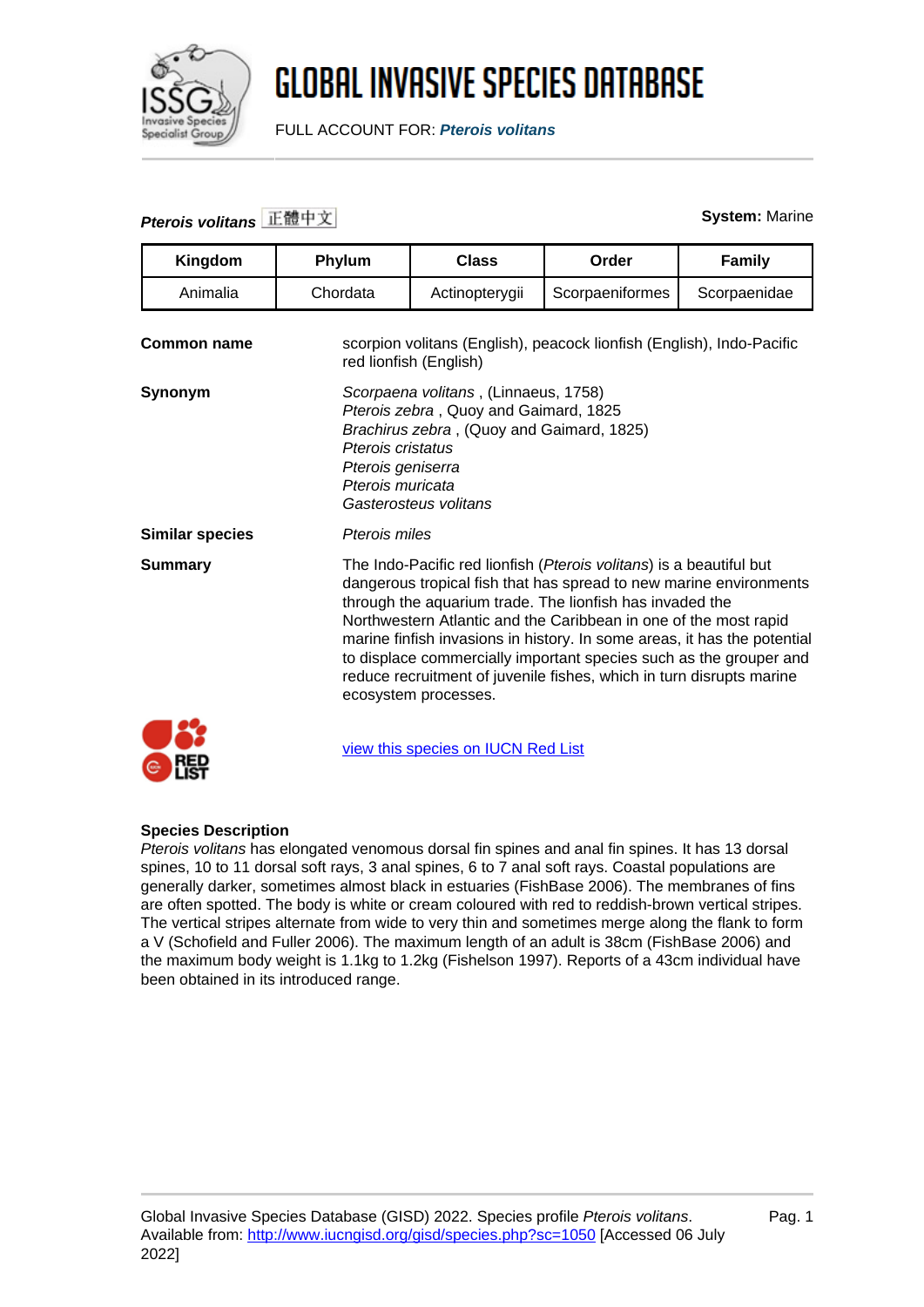

FULL ACCOUNT FOR: **Pterois volitans**

### **Notes**

Lionfish comprises a species complex whose native range encompasses the Red Sea, the Indian Ocean and the western Pacific (Schultz 1986, in González et al. 2009). While traditional taxonomy indicates that P. volitans (Linnaeus 1758) and Pterois miles (Bennett 1828, in González et al. 2009) (devil firefish) comprise two different valid species (Schultz 1986, in González et al. 2009), recent molecular studies suggest that there is uncertainty in determining whether the two entities represent species or populations (Kochzius et al. 2003, Whitfield et al. 2007, in González et al. 2009). This species profile focuses on information on Pterois volitans; information on P. miles is included where appropriate.

#### **Lifecycle Stages**

Larval stage descriptions for Pterois miles and P. volitans are incomplete with only one report by Imamura and Yabe (1996, in Morris et al. 2008) describing five P. volitans larvae collected off northwestern Australia. Scorpaenid larvae exhibit two morphologically distinct groups characterized as "morph A" and "morph B"; pteroine larvae are grouped among the morph B morphotypes, whose traits include: large head, relatively long and triangular snout, long and serrated head spines, robust pelvic spine, and pigment confined to the pectoral fins and postanal ventral and dorsal midlines (Leis and Rennis 2000, Washington et al. 1984, in Morris et al. 2008). Pterois sp. meristic characters are reported as 12 to 13 dorsal spines, 9 to 12 dorsal rays, three anal spines, 5 to 8 anal rays, 12 to 18 pectoral rays, one pelvic spine, five pelvic rays and 24 vertebrae (Imamura and Yabe 1996, Leis and Rennis 2000, in Morris et al. 2008).\n\n The size of P. miles or P. volitans larvae at hatching is unmeasured, but is likely to be approximately 1.5 mm based on reports for P. lunulata (Mito and Uchida 1958, Mito 1963, in Morris et al. 2008). The specific planktonic larval duration of lionfish is also unknown, although it is estimated to be between 25 to 40 days based estimates for Scorpaena (Laidig and Sakuma 1998, Hare and Whitfield 2003, in Morris et al. 2008).

#### **Uses**

Pet/aquarium trade: The red lionfish is a popular species among tropical fish enthusiasts (Schofield and Fuller 2006). \n\n

Fisheries: Commercial fisheries of red lionfish exist in the lionfish's native range (FishBase 2006) and it is reportedly a viable commercial species in its introduced range also, although encouraging such fisheries may encourage the intentional dispersal of the fish (see Management Information).  $\ln$ 

Bioprospecting: Work by Sri Balasubashini and colleagues (2006a, 2006b, in Morris et al. 2008) indicated that lionfish (P. volitans) venom produces antitumor, hepatoprotective, and antimetastatic effects in mice suggesting a promising application for cancer research.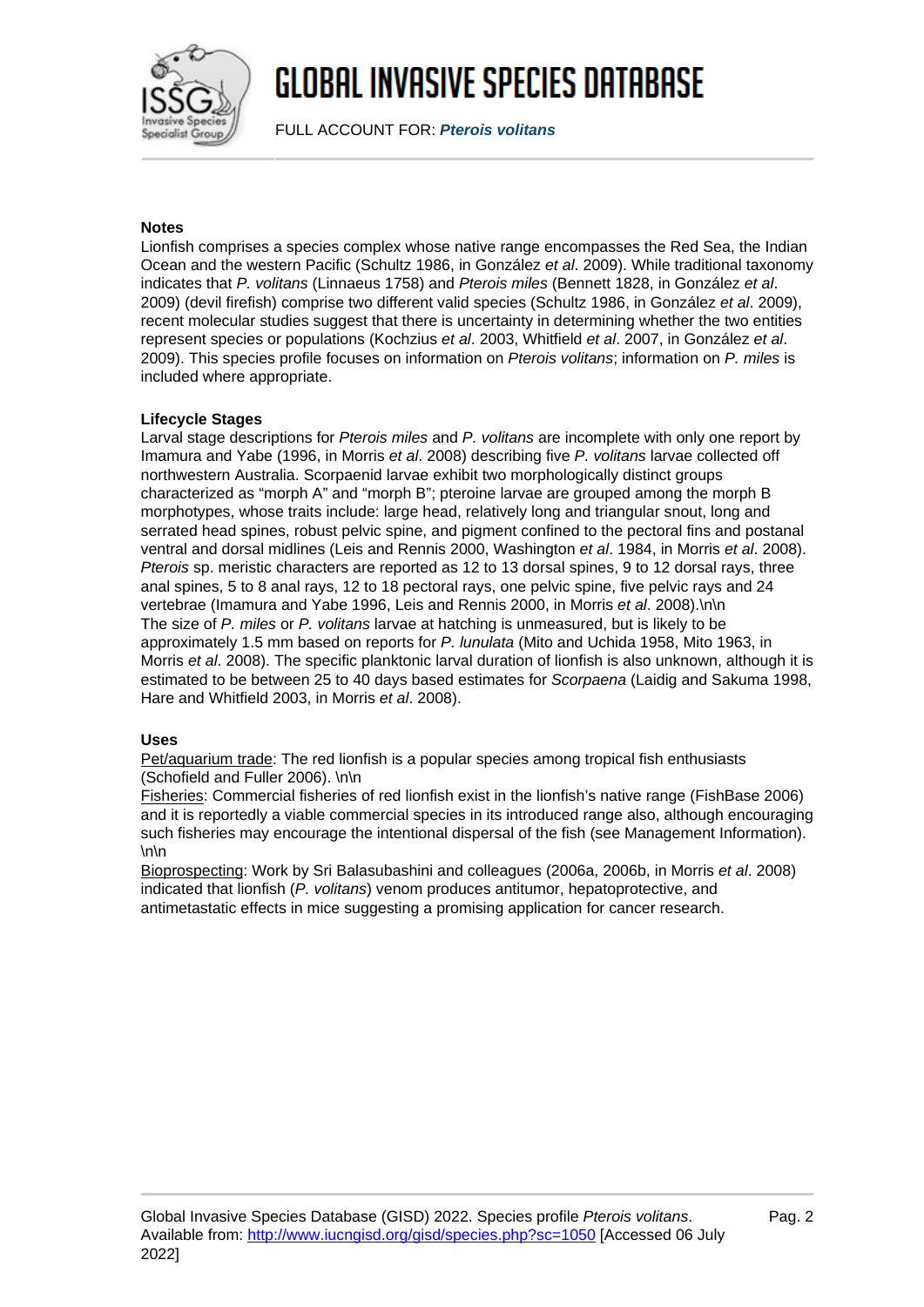

FULL ACCOUNT FOR: **Pterois volitans**

#### **Habitat Description**

Pterois volitans is a tropical marine fish which usually occurs in waters with temperatures of between 22°C and 28°C. Lower temperature ranges have been observed in the USA (14°C to 24°C) (Meister et al. 2005). The depth range of this species is 10 to 175 meters (Schofield & Fuller 2006). The red lionfish favours coral reefs and rocky outcrops (DaCosta-Cottam et al. 2009), although it has been observed over coral patches, near sandy bottoms and in mangrove, seagrass and even canal habitats (Schofield 2009; González et al. 2009). It is also found in lagoons and harbours (FishBase 2006). It hides in unexposed places during the daytime often with its head down, practically immobile. \n

Richter (2009) hypothesises that the range of the lionfish will reach the Gulf of Mexico and expand south along the eastern coast of South America until it reaches a southern latitude where it cannot tolerate low temperatures (Hare and Whitfield 2003, in Richter 2009). The southernmost sighting has been in Columbia, though there is potential for the lionfish to extend past that (Schofield 2009, in Richter 2009). The northern limit of the range is North Carolina; a functional expansion northward is unlikely unless the lionfish population undergoes a rapid evolution to thermal tolerance; some juveniles have been seen as far north as Long Island Sound, although they cannot become established due to cold winters (Richter 2009). Temperature is a possible factor limiting; the mean chronic lethal minimum is 10°C and the mean temperature of feeding cessation is 16°C, indicating that the lionfish might over-winter on the southeast United States continental shelf, with a northern limit of Cape Hatteras (Kimball et al. 2004).

### **Reproduction**

Lionfish reach sexual maturity at around 18cm or 140g to 160g (approximately 1 to 2 years of age); they are external fertilizers that produce a pelagic egg mass following a courtship and mating process (Fishelson 1997; Florida Museum of Natural History 2006; DaCosta-Cottam et al. 2009). Reportedly females may produce up to 30 000 eggs a month, each of which will hatch in four days. The Pteroines, including P. miles and P. volitans, are gonochoristic; males and females exhibit minor sexual dimorphism only during reproduction (see Fishelson 1975, in Morris et al. 2008). Lionfish courtship has been well described by Fishelson (1975, in Morris et al. 2008) who provided a detailed description for the pigmy lionfish (Dendrochirus brachypterus) and reported similar courtship behaviors for Pterois spp. According to Fishelson, lionfish courtship, which includes circling, side winding, following, and leading, begins shortly before dark and extends well into nighttime hours; following the courtship phase, the female releases two buoyant egg masses that are fertilized by the male and ascend to the surface; the eggs and later embryos are bound in adhesive mucus that disintegrates within a few days, after which the embryos and/or larvae become free floating. \n\n

P. miles and P. volitans ovarian morphology is similar to that reported for D. brachypterus (Fishelson 1978, in Morris et al. 2008) in that these fishes exhibit cystovarian type ovaries (Hoar 1957, in Morris et al. 2008) with ooctyes developing on stalks or peduncles. The oocytes are terminally positioned near the ovary wall, which secretes the encompassing mucus shortly before spawning. \n\n

The seasonality of lionfish reproduction throughout their native range is unknown; invasive lionfish collected off North Carolina and in the Bahamas suggests that lionfish are reproducing during all seasons of the year (Morris et al. 2008).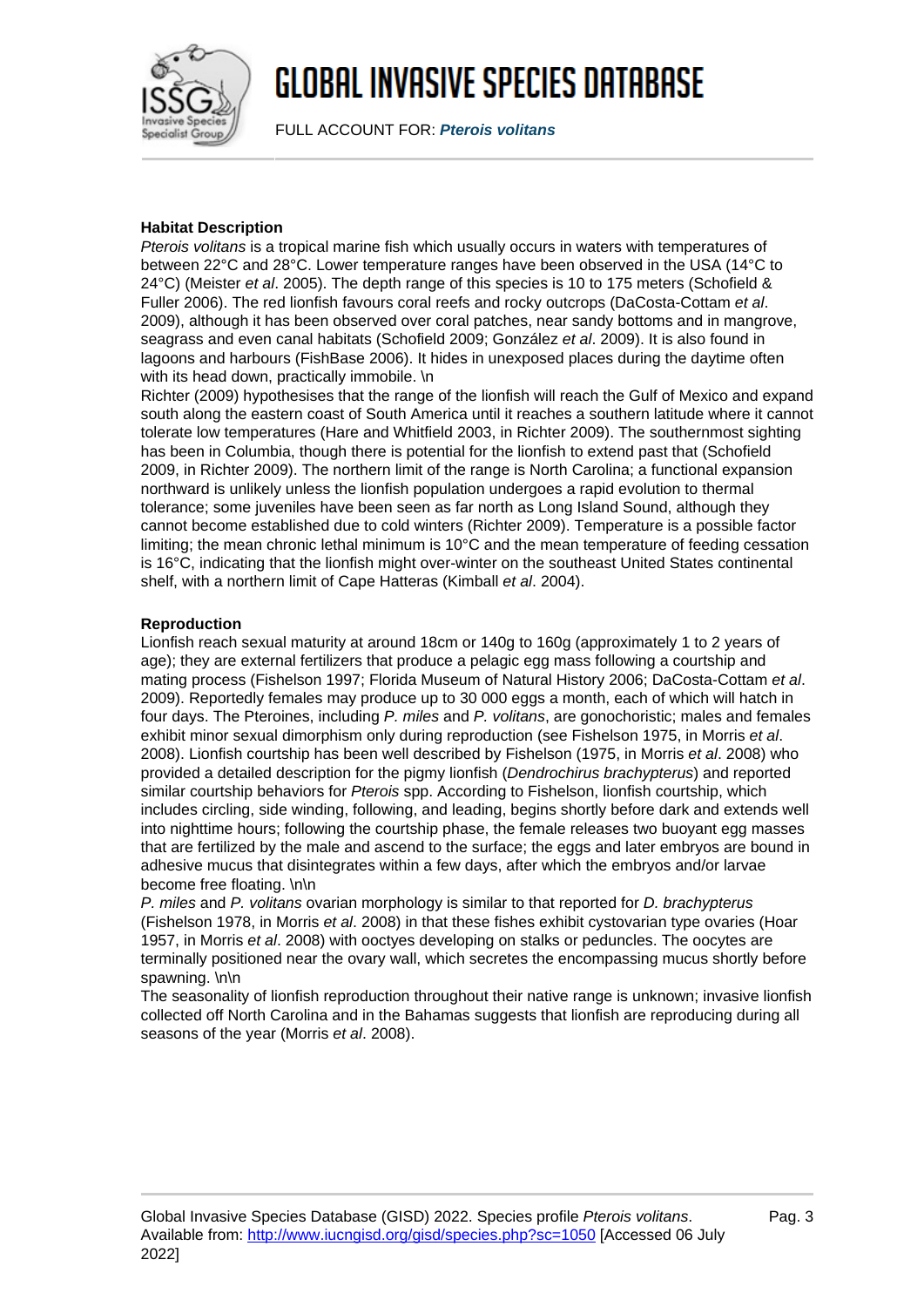

FULL ACCOUNT FOR: **Pterois volitans**

#### **Nutrition**

Pterois volitans is an ambush predator that preys on small and juvenile fish, crustaceans (crabs and shrimps), molluscs and isopods. Lionfish are relatively quick to adapt to novel prey types, and quickly learn to avoid toxic prey (Fishelson 1997); in its invaded system in Caribbean reef ecosystems it uses its oversized, ornate pectoral fins to herd and ambush small reef fishes and crustaceans (Albins & Hixon 2008; Albins 2008). Analysis of gut contents and aquarium feeding trials confirm that the lionfish preys on a wide variety of native animals, including bony fishes and crustaceans, and that lionfish are capable of consuming large numbers of prey and large-sized prey relative to their body size (Albins 2008). For example, analysis of gut contents of 291 lionfish caught off the coast of Quintana Roo, Mexico, revealed the following prey items: bluehead wrasse, yellowhead wrasse, clown wrasse, creole wrasse, lizard fish, filefish, cardinal fish, blue chromis, brown chromis, fairy basslet, peppermint basslet, masked goby, goldspot goby, glass goby, rusty goby, spotted goatfish, trumpet fish, Spanish hogfish, spotted goatfish, slender filefish, redband parrot fish, hamlet fish, octopus, banded coral shrimp and night shrimp (D. Ponce-Taylor Pers. Comm.; Y.G. Hernandez Pers. Comm.). Assessments of invasive lionfish feeding suggest that lionfish are largely piscivorous, but also feed on a number of crustaceans; the particular taxa of highest importance in invasive lionfish diet will likely vary by habitat type and prey availability (Morris et al. 2008). A diet study of Bahamian lionfish was conducted by Morris and Akins (In Press) that showed that lionfish primarily eat teleost fishes (they documented 41 species in 21 families) as well as some crustaceans (about 15% of the diet by volume) (in Schofield 2009). \n In the Red Sea, individuals of the closely related P. miles were reported to feed on assorted taxa of benthic fishes including damselfish, cardinal fish, and anthias (Fishelson 1975 1997, in Morris et al. 2008). However, in the Pacific Ocean, P. lunulata were observed to feed primarily on invertebrates including penaeid and mysid shrimps (Matsumiya et al. 1980, Williams and Williams 1986, in Morris et al. 2008). \n\n

Lionfish stomachs can expand over 30 times in volume when consuming a large meal; lionfish are capable of long-term fasting and are able to withstand starvation for periods of over 12 weeks without mortality (Fishelson 1997, in Morris et al. 2008). Lionfish (ranging from 30 to 300g) consume approximately 2.5% to 6% of their body weight per day (at 25°C to 26°C) in their native range; adults (ranging from 300 to 400 g) consume approximately 8.5 g of prey per day, which translates to 230 kg per year for 80 adult fish on a 1 kilometer stretch of coral reef (Fishelson 1997). Preliminary observations suggest that lionfish in their invaded range consume piscine prey at rates greater than in their native range (Morris et al. 2008).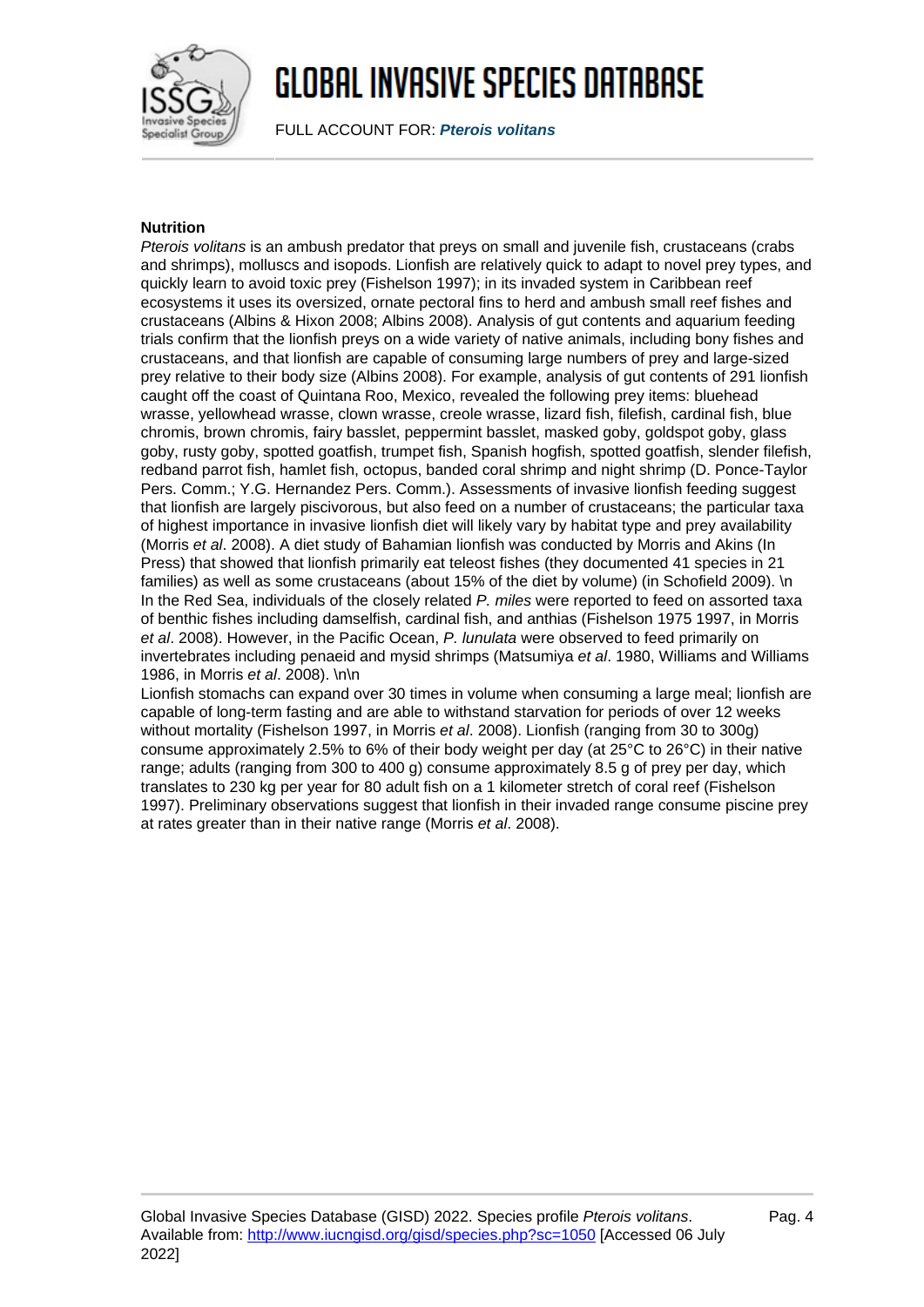

FULL ACCOUNT FOR: **Pterois volitans**

### **General Impacts**

For a detailed account of the environmental impacts of [Pterois](http://www.iucngisd.org/species/reference_files/ptevol/ptevol_imp.doc) volitans please read: Pterois [volitans](http://www.iucngisd.org/species/reference_files/ptevol/ptevol_imp.doc) [\(Indo-Pacific Red Lionfish\) Impacts Information](http://www.iucngisd.org/species/reference_files/ptevol/ptevol_imp.doc). The information in this document is summarised below.\n\nInvasive lionfish are a concern to coastal managers due to their potential threat to fisheries resources, native fish communities and human health (Morris et al. 2008).\n\n Ecosystem change: While few ecological studies have been conducted (but see Albins & Hixon 2008) it is clear that the lionfish's presence in the Caribbean is a worrying one. Lionfish are highly piscivorous and reduce the recruitment of juvenile fishes, which in turn disrupts marine ecosystem processes and reduces reef biodiversity (Albins and Hixon 2008; Morris et al. 2008). \n\n Reduction in native biodiversity: If their populations are allowed to continue growing unchecked, lionfish have the potential to severely reduce reef biodiversity, with the possible extinction of several species; although it is still too early to be definitive, anecdotal evidence from the Bahamas corroborates this premise (Dell 2009).\n\n

Predation: Albins and Hixon (2008) showed that lionfish can drastically reduce recruitment of native fishes on small patch reefs in the Bahamas. They are potentially capable of decimating indigenous reef fish populations in the Caribbean due to their lack of natural predators and voracious appetite (Valdez Mascari & Aguiar 2009). \n\n

Competition: Not only do lionfish consume large quantities of juvenile fish (such as grouper and yellow-tail snapper) but they also out-compete native species (such as scamp, gag, and yellowmouth grouper) for food (Morris et al. 2008; Dell 2009). \n\n

Economic/Livelihoods: In addition, by reducing populations of commercially important species such as grouper (Albins and Hixon 2008) they may as a consequence damage the economy of island communities which are dependent on such fishing industries. \n\n

Human health: Lionfish are venomous with their spines containing apocrine-type venom glands (Morris et al. 2008). Lionfish venom has been found to cause cardiovascular, neuromuscular, and cytolytic effects ranging from mild reactions such as swelling to extreme pain and paralysis in upper and lower extremities (Kizer et al. 1985, in Morris et al. 2008). The toxin in lionfish venom contains acetylcholine and a neurotoxin that affects neuromuscular transmission (Cohen and Olek 1989, in Morris et al. 2008). Lionfish spines can prove dangerous to divers, snorkelers and aquarium enthusiasts (Morris et al. 2008; Schofield 2009). Stings are not fatal, but intensely painful and often requiring hospitalisation (Morris et al. 2008). Lionfish stings can be treated by heating the afflicted part in hot water (to 45° C) for 30 to 90 minutes and applying corticoids to the area (FishBase 2006); medical attention should be sought immediately (Cayman Islands Government Undated).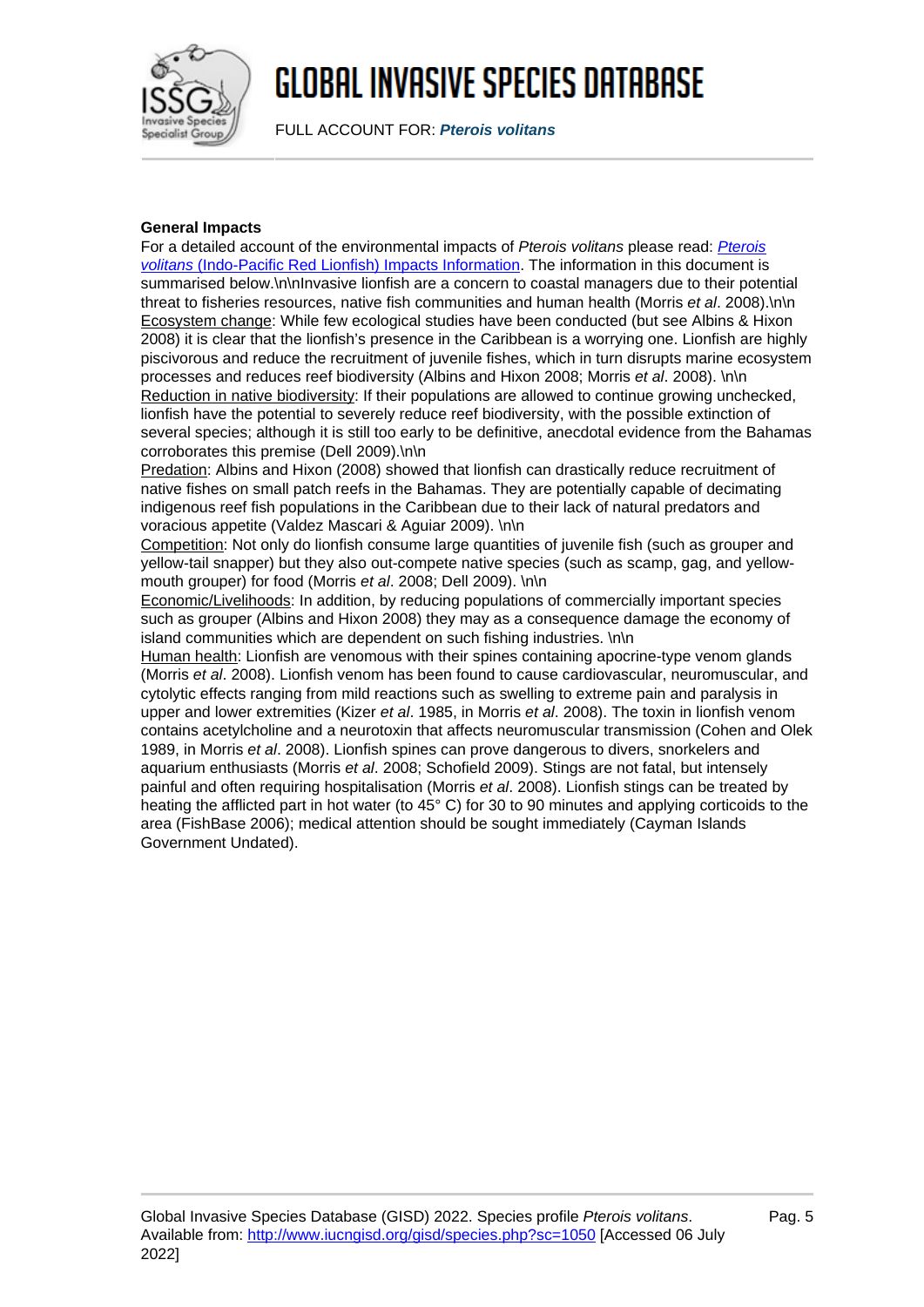

FULL ACCOUNT FOR: **Pterois volitans**

### **Management Info**

For a detailed account of managment of [Pterois volitans](http://www.iucngisd.org/species/reference_files/ptevol/ptevol_man.doc) please read: Pterois volitans [\(Indo-](http://www.iucngisd.org/species/reference_files/ptevol/ptevol_man.doc)[Pacific Red Lionfish\) Management Information.](http://www.iucngisd.org/species/reference_files/ptevol/ptevol_man.doc) The information in this document is summarised below.\n\n

Preventative measures: Where the lionfish has not yet become properly established, preventative controls may include education of fishermen and other locals and encouraging the public to kill the fish on-sight and record positional data (Richter 2009). Some countries have urged recreational divers and snorkelers to record locations of lionfish sightings; other governments and programs have given monetary incentives to fishermen to catch and record positional data of lionfish (REEF 2009, in Richter 2009). \n\n

Monitoring: Determining the extent of the lionfish invasion is necessary for effective management (Richter 2009). Organizations such as the Reef Environmental Educational Foundation (REEF) and the United States Geographical Survey-Nonindigenous Aquatic Species (USGS-NAS) have collected data of GPS locations, dates, water depth, and locality description of lionfish sightings (Richter 2009).\n\n

Biocontrol: Groupers, a known natural predator of the lionfish, could hold the key to controlling this invasive species, however, this remains uncertain and unfortunately Atlantic populations of grouper are suffering from over-fishing (IUCN 2009). There is hope that through the establishment of Marine Protected Areas (MPAs) sufficient levels of groupers will return, providing an effective and natural means to control lionfish (IUCN 2009).\n

Physical: In order to control and manage the lionfish invasion, culling programs have been introduced in the Cayman Islands, Bermuda and the Bahamas (4th UK CBD Report 2009; Adam-Whitmore 2009). \n\n

Integrated Pest Management: \nAlthough bio-economic evaluations are necessary to determine the most effective management scheme, Richter (2009) suggests the establishment of a lionfish fishery may prove to be effective (Richter 2009). With the advent of an invasive species fishery, there are certain precautions, however; with the introduction of a potentially economically viable fishery, there lies the risk that people who reap the economic benefits may seek to maintain wild populations of the lionfish (Carlton, Pers. Comm., in Richter 2009).

### **Pathway**

Eggs and larvae of the red lionfish may be transported via ballast water (Whitfield 2002).

### **Principal source:**

**Compiler:** National Biological Information Infrastructure (NBII) & IUCN/SSC Invasive Species Specialist Group (ISSG)

Updates with support from the Overseas Territories Environmental Programme (OTEP) project XOT603, a joint project with the Cayman Islands Government - Department of Environment

#### **Review:**

**Pubblication date:** 2010-08-10

#### **ALIEN RANGE**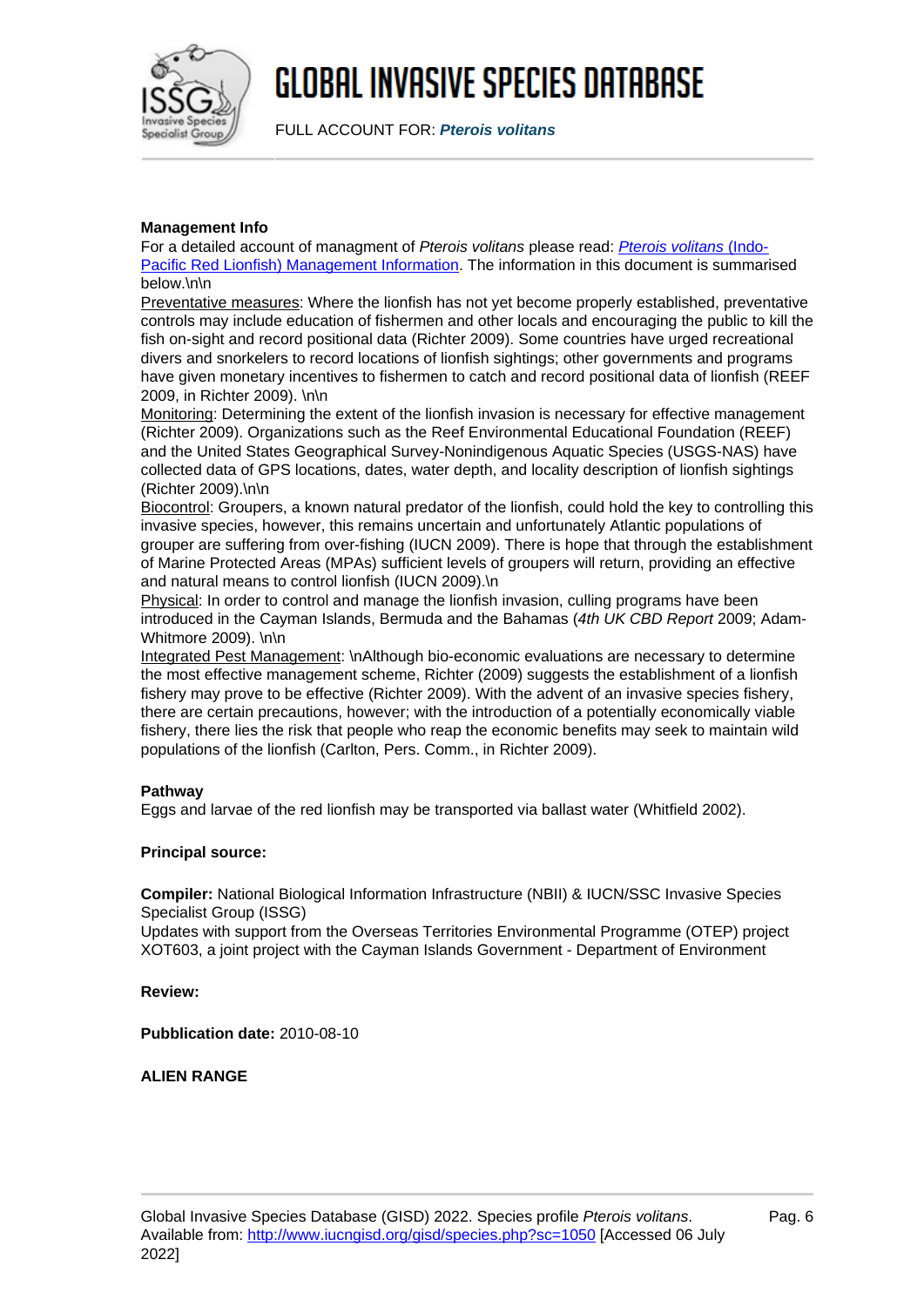

FULL ACCOUNT FOR: **Pterois volitans**

**[3]** ATLANTIC - WESTERN CENTRAL **[2]** BAHAMAS **[1]** BARBADOS **[1]** BELIZE **[1]** BERMUDA **[1]** BES ISLANDS (BONAIRE, SINT

**[4]** COLOMBIA **[2]** COSTA RICA **[2]** CUBA **[1]** CURACAO **[1]** DOMINICAN REPUBLIC **[1]** GREATER ANTILLES **[1]** HAITI **[1]** HONDURAS **[1]** JAMAICA **[1]** LESSER ANTILLES **[12]** MEXICO **[1]** NICARAGUA **[1]** PANAMA **[1]** PUERTO RICO **[1]** TURKS AND CAICOS ISLANDS **[23]** UNITED STATES **[1]** VENEZUELA **[2]** VIRGIN ISLANDS, U.S. **[1]** WEST INDIES

EUSTATIUS AND SABA) **[4]** CAYMAN ISLANDS **[1]** COASTS OF THE CARIBBEAN

### **BIBLIOGRAPHY**

**44** references found for **Pterois volitans**

#### **Managment information**

[Adam-Whitmore, S. 2009. The Lionfish Invasion of Caribbean Waters,](http://www.londongrip.com/LondonGrip/Ecology:_LionFish_Sharon_Adam-Whitmore.html) [London Grip](http://www.londongrip.com/LondonGrip/Ecology:_LionFish_Sharon_Adam-Whitmore.html)[.](http://www.londongrip.com/LondonGrip/Ecology:_LionFish_Sharon_Adam-Whitmore.html)

**Summary:** Available from: http://www.londongrip.com/LondonGrip/Ecology:\_LionFish\_Sharon\_Adam-Whitmore.html [Accessed 11 November 2009]

Albins, Mark A. & Mark A. Hixon., 2008. Invasive Indo-Pacific lionfish Pterois volitans reduce recruitment of Atlantic coralreef fishes. Marine Ecology Progress Series Vol. 367: 233?238, 2008

[Brice X. Semmens, Eric R. Buhle, Anne K. Salomon and Christy V. Pattengill-Semmens. 2004. A hotspot of non-native](http://www.reef.org/data/meps_exotic.pdf) marine fishes: evidence for the aquarium trade as an invasion pathway. Marine ecology progress series 266: 239?244 **Summary:** This paper stresses on aquarium trades as an invasion pathway and the urgency of invasive species control

based on evaluations of their ecological impacts.

Available from: http://www.reef.org/data/meps\_exotic.pdf [ Accessed 16 November 2006] [Cayman Islands Government. Undated.](http://www.gov.ky/portal/page?_pageid=1142,4332603&_dad=portal&_schema=portal) [Lionfish](http://www.gov.ky/portal/page?_pageid=1142,4332603&_dad=portal&_schema=portal)[.](http://www.gov.ky/portal/page?_pageid=1142,4332603&_dad=portal&_schema=portal)

**Summary:** Available from: http://www.gov.ky/portal/page?\_pageid=1142,4332603&\_dad=portal&\_schema=portal [Accessed 10 November 2009]

[Central Caribbean Marine Institute. 2007-2009.](http://www.reefresearch.org/ccmi_website/research/research_06.htm) [Research > Invasive Species](http://www.reefresearch.org/ccmi_website/research/research_06.htm)

**Summary:** Available from: http://www.reefresearch.org/ccmi\_website/research/research\_06.htm [Accessed 10 November 2009]

[Centre for Environment, Fisheries & Aquaculture Science \(CEFAS\)., 2008. Decision support tools-Identifying potentially](http://cefas.defra.gov.uk/our-science/ecosystems-and-biodiversity/non-native-species/decision-support-tools.aspx) [invasive non-native marine and freshwater species: fish, invertebrates, amphibians.](http://cefas.defra.gov.uk/our-science/ecosystems-and-biodiversity/non-native-species/decision-support-tools.aspx)

**Summary:** The electronic tool kits made available on the Cefas page for free download are Crown Copyright (2007-2008). As such, these are freeware and may be freely distributed provided this notice is retained. No warranty, expressed or implied, is made and users should satisfy themselves as to the applicability of the results in any given circumstance. Toolkits available include 1) FISK- Freshwater Fish Invasiveness Scoring Kit (English and Spanish language version); 2) MFISK- Marine Fish Invasiveness Scoring Kit; 3) MI-ISK- Marine invertebrate Invasiveness Scoring Kit; 4) FI-ISK-Freshwater Invertebrate Invasiveness Scoring Kit and AmphISK- Amphibian Invasiveness Scoring Kit. These tool kits were developed by Cefas, with new VisualBasic and computational programming by Lorenzo Vilizzi, David Cooper, Andy South and Gordon H. Copp, based on VisualBasic code in the original Weed Risk Assessment (WRA) tool kit of P.C. Pheloung, P.A. Williams & S.R. Halloy (1999).

The decision support tools are available from:

http://cefas.defra.gov.uk/our-science/ecosystems-and-biodiversity/non-native-species/decision-support-tools.aspx [Accessed 13 October 2011]

[The guidance document](http://www.cefas.co.uk/media/118009/fisk_guide_v2.pdf) is available from http://www.cefas.co.uk/media/118009/fisk\_guide\_v2.pdf [Accessed 13 January 2009].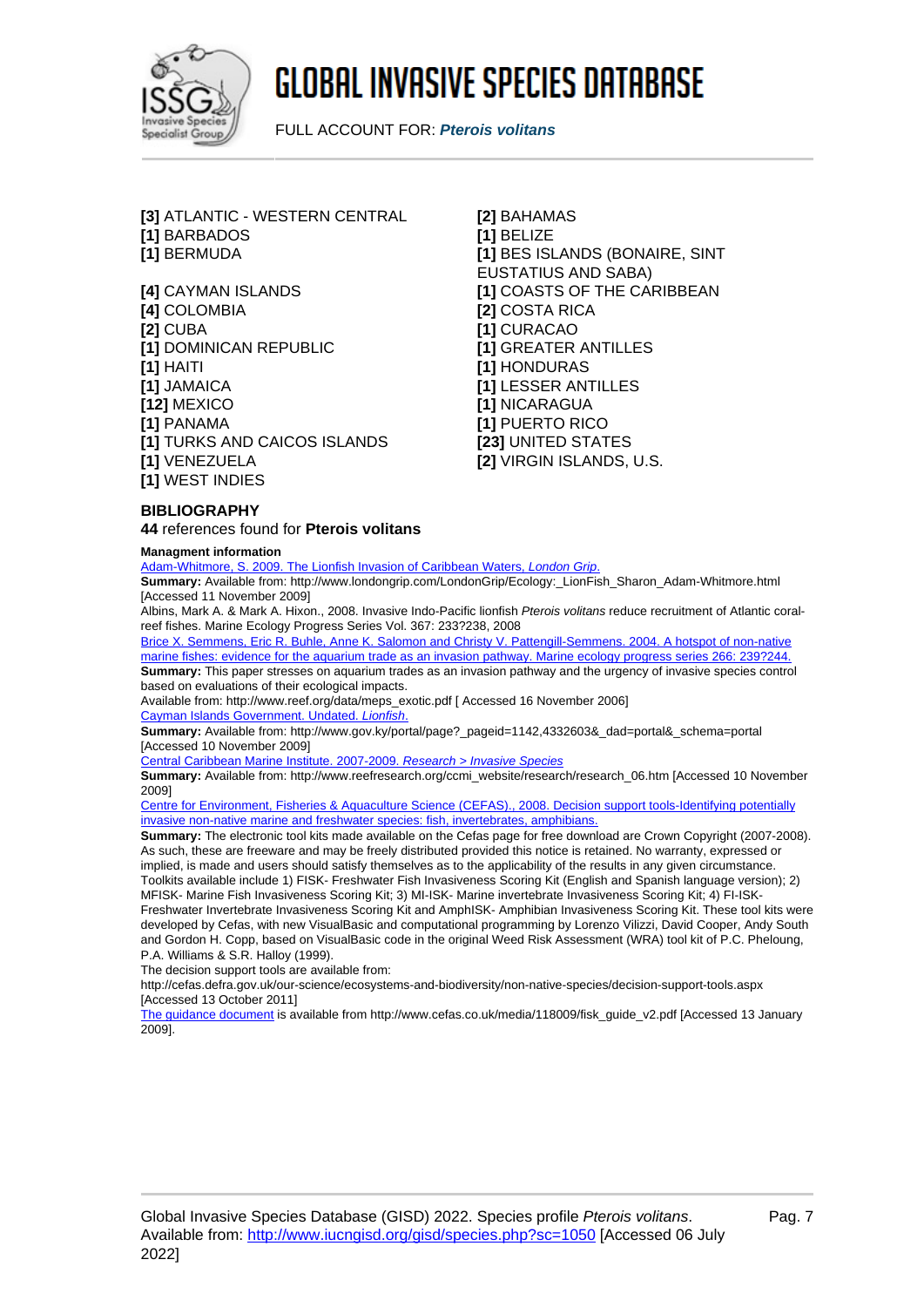

FULL ACCOUNT FOR: **Pterois volitans**

[Clearwater, Susan J.; Chris W. Hickey and Michael L. Martin. 2008. Overview of potential piscicides and molluscicides for](http://www.doc.govt.nz/upload/documents/science-and-technical/sfc283entire.pdf) [controlling aquatic pest species in New Zealand. Science for conservation 283. March 2008, New Zealand Department of](http://www.doc.govt.nz/upload/documents/science-and-technical/sfc283entire.pdf) **[Conservation](http://www.doc.govt.nz/upload/documents/science-and-technical/sfc283entire.pdf)** 

**Summary:** Available from: http://www.doc.govt.nz/upload/documents/science-and-technical/sfc283entire.pdf [Accessed 20 March 2008]

Courtenay W. R, Robins C. R., 1973. Exotic aquatic organisms in Florida with emphasis on fishes: a review and recommendations.Trans AFS 102:1?12

**Summary:** This paper highlighs the importance of informing the public about the legality and environmental impacts of exotic-species introductions.

DaCosta-Cottam, M., Olynik, J., Blumenthal, J., Godbeer, K.D., Gibb, J., Bothwell, J., Burton, F.J., Bradley, P.E., Band, A., Austin, T., Bush, P., Johnson, B.J., Hurlston, L., Bishop, L., McCoy, C., Parsons, G., Kirkconnell, J., Halford, S. and Ebanks-Petrie, G. 2009. Cayman Islands National Biodiversity Action Plan 2009. Cayman Islands Government. Department of Environment.

[Gomez, Yadira, 2010. Status of the lionfish \(](http://www.iucngisd.org/species/reference_files/ptevol/Pez_le�n_INGLES.doc)[Pteroris](http://www.iucngisd.org/species/reference_files/ptevol/Pez_le�n_INGLES.doc) [sp.\) in the Sian Ka?an and the Sian Ka?an Reefs Biosphere](http://www.iucngisd.org/species/reference_files/ptevol/Pez_le�n_INGLES.doc) **[Reserves](http://www.iucngisd.org/species/reference_files/ptevol/Pez_le�n_INGLES.doc)** 

[IUCN/SSC Invasive Species Specialist Group \(ISSG\)., 2010. A Compilation of Information Sources for Conservation](http://www.iucngisd.org/reference_files/OTEP/IUCN-SSC-ISSG-ManagementResources.xls) [Managers.](http://www.iucngisd.org/reference_files/OTEP/IUCN-SSC-ISSG-ManagementResources.xls)

**Summary:** This compilation of information sources can be sorted on keywords for example: Baits & Lures, Non Target Species, Eradication, Monitoring, Risk Assessment, Weeds, Herbicides etc. This compilation is at present in Excel format, this will be web-enabled as a searchable database shortly. This version of the database has been developed by the IUCN SSC ISSG as part of an Overseas Territories Environmental Programme funded project XOT603 in partnership with the Cayman Islands Government - Department of Environment. The compilation is a work under progress, the ISSG will manage, maintain and enhance the database with current and newly published information, reports, journal articles etc. Kimball, M.E., Miller, J.M, Whitfield, P.E. & Hare, J.A. 2004. Thermal tolerance and potential distribution of invasive lionfish (Pterois volitans/miles complex) on the east coast of the United States, Marine ecology. Progress series 283: pp. 269-278. [Lee Richter. 2009. Population and range assessment of the invasive Lionfish \(](http://www.iucngisd.org/gisd/envstudies.brown.edu/theses/LeeRichterThesisProposal.doc)[Pterois volitans/miles](http://www.iucngisd.org/gisd/envstudies.brown.edu/theses/LeeRichterThesisProposal.doc)[\) and discussion of](http://www.iucngisd.org/gisd/envstudies.brown.edu/theses/LeeRichterThesisProposal.doc) [regional-specific effective management strategies.](http://www.iucngisd.org/gisd/envstudies.brown.edu/theses/LeeRichterThesisProposal.doc)

**Summary:** Available from: envstudies.brown.edu/theses/LeeRichterThesisProposal.doc [Accessed 11 November 2009] [Mendoza, R.E.; Cudmore, B.; Orr, R.; Balderas, S.C.; Courtenay, W.R.; Osorio, P.K.; Mandrak, N.; Torres, P.A.; Damian,](http://www.cec.org/Storage/62/5516_07-64-CEC%20invasives%20risk%20guidelines-full-report_en.pdf) [M.A.; Gallardo, C.E.; Sanguines, A.G.; Greene, G.; Lee, D.; Orbe-Mendoza, A.; Martinez, C.R.; and Arana, O.S. 2009.](http://www.cec.org/Storage/62/5516_07-64-CEC%20invasives%20risk%20guidelines-full-report_en.pdf) [Trinational Risk Assessment Guidelines for Aquatic Alien Invasive Species. Commission for Environmental Cooperation.](http://www.cec.org/Storage/62/5516_07-64-CEC%20invasives%20risk%20guidelines-full-report_en.pdf) [393, rue St-Jacques Ouest, Bureau 200, Montr?al \(Qu?bec\), Canada. ISBN 978-2-923358-48-1.](http://www.cec.org/Storage/62/5516_07-64-CEC%20invasives%20risk%20guidelines-full-report_en.pdf)

**Summary:** In 1993, Canada, Mexico and the United States signed the North American Agreement on Environmental Cooperation (NAAEC) as a side agreement to the North American Free Trade Agreement (NAFTA). The NAAEC established the Commission for Environmental Cooperation (CEC) to help the Parties ensure that improved economic efficiency occurred simultaneously with trinational environmental cooperation. The NAAEC highlighted biodiversity as a key area for trinational cooperation. In 2001, the CEC adopted a resolution (Council Resolution 01-03), which created the Biodiversity Conservation Working Group (BCWG), a working group of high-level policy makers from Canada, Mexico and the United States. In 2003, the BCWG produced the ?Strategic Plan for North American Cooperation in the Conservation of Biodiversity.? This strategy identified responding to threats, such as invasive species, as a priority action area. In 2004, the BCWG, recognizing the importance of prevention in addressing invasive species, agreed to work together to develop the draft CEC Risk Assessment Guidelines for Aquatic Alien Invasive Species (hereafter referred to as the Guidelines). These Guidelines will serve as a tool to North American resource managers who are evaluating whether or not to introduce a non-native species into a new ecosystem. Through this collaborative process, the BCWG has begun to implement its strategy as well as address an important trade and environment issue. With increased trade comes an increase in the potential for economic growth as well as biological invasion, by working to minimize the potential adverse impacts from trade, the CEC Parties are working to maximize the gains from trade while minimizing the environmental costs.

Available from: English version:

http://www.cec.org/Storage/62/5516\_07-64-CEC%20invasives%20risk%20guidelines-full-report\_en.pdf [Accessed 15 June 2010]

French version: http://www.cec.org/Storage/62/5517\_07-64-CEC%20invasives%20risk%20guidelines-full-report\_fr.pdf [Accessed 15 June 2010]

Spanish version: http://www.cec.org/Storage/62/5518\_07-64-CEC%20invasives%20risk%20guidelines-full-report\_es.pdf [Accessed 15 June 2010].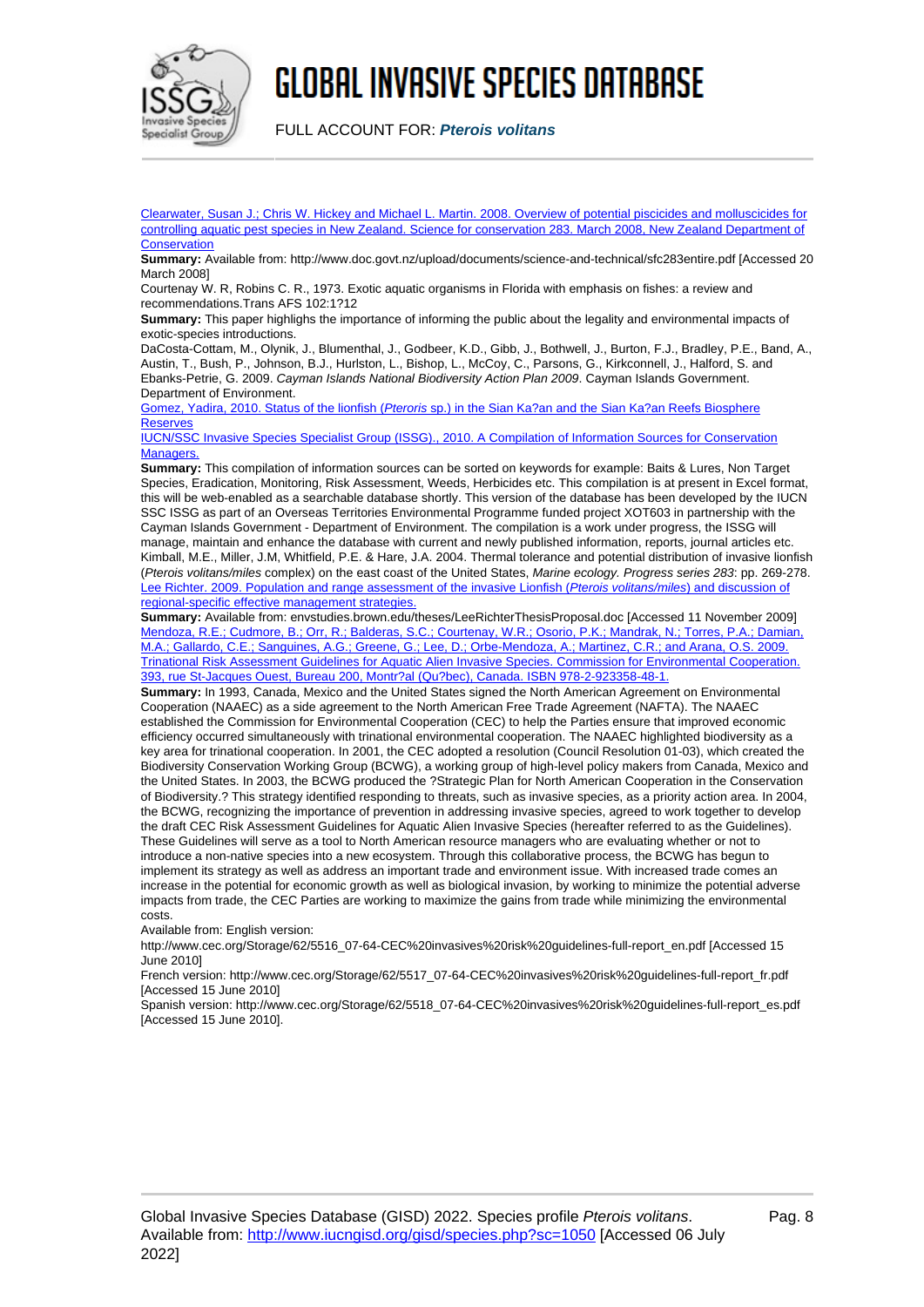

FULL ACCOUNT FOR: **Pterois volitans**

[Morris, J.A., Jr. \(Ed.\). 2012. Invasive Lionfish: A Guide to Control and Management. Gulf and Caribbean Fisheries Institute](http://lionfish.gcfi.org/manual/499BE7B10AA2991737C40A572B7EC9E9/InvasiveLionfishGuide_GCFI_SpecialPublicationSeries_Number1_2012.pdf) [Special Publication Series Number 1, Marathon, Florida, USA. 113 pp.](http://lionfish.gcfi.org/manual/499BE7B10AA2991737C40A572B7EC9E9/InvasiveLionfishGuide_GCFI_SpecialPublicationSeries_Number1_2012.pdf)

#### **Summary:** Available from:

http://lionfish.gcfi.org/manual/499BE7B10AA2991737C40A572B7EC9E9/InvasiveLionfishGuide\_GCFI\_SpecialPublication Series\_Number1\_2012.pdf [Accessed October 4 2012]

[Morris, J.A., Jr., J.L. Akins, A. Barse, D. Cerino, D.W. Freshwater, S.J. Green, R.C. Mu?oz, C. Paris and P.E. Whitfield.](http://www.ccfhr.noaa.gov/documents/morrisetal_2009.pdf) [2009. Biology and Ecology of the Invasive Lionfishes,](http://www.ccfhr.noaa.gov/documents/morrisetal_2009.pdf) [Pterois miles](http://www.ccfhr.noaa.gov/documents/morrisetal_2009.pdf) [and](http://www.ccfhr.noaa.gov/documents/morrisetal_2009.pdf) [Pterois volitans](http://www.ccfhr.noaa.gov/documents/morrisetal_2009.pdf)[,](http://www.ccfhr.noaa.gov/documents/morrisetal_2009.pdf) [Proceedings of the 61st Gulf and](http://www.ccfhr.noaa.gov/documents/morrisetal_2009.pdf) [Caribbean Fisheries Institute November 10 - 14, 2008 Gosier, Goudeloupe, French West Indies](http://www.ccfhr.noaa.gov/documents/morrisetal_2009.pdf)[.](http://www.ccfhr.noaa.gov/documents/morrisetal_2009.pdf)

**Summary:** Available from: http://www.ccfhr.noaa.gov/documents/morrisetal\_2009.pdf [Accessed 10 November 2009] [USDA NAL NISIC \(National Invasive Species Information Center\). 2009.](http://www.invasivespeciesinfo.gov/aquatics/lionfish.shtml) [Home > Aquatic Species > Species Profiles >](http://www.invasivespeciesinfo.gov/aquatics/lionfish.shtml) [Lionfish](http://www.invasivespeciesinfo.gov/aquatics/lionfish.shtml)

**Summary:** Available from: http://www.invasivespeciesinfo.gov/aquatics/lionfish.shtml [Accessed 11 November 2009] [Varnham, K. 2006. Non-native species in UK Overseas Territories: a review. JNCC Report 372. Peterborough: United](http://www.jncc.gov.uk/page-3660) [Kingdom.](http://www.jncc.gov.uk/page-3660)

**Summary:** This database compiles information on alien species from British Overseas Territories. Available from: http://www.jncc.gov.uk/page-3660 [Accessed 10 November 2009]

#### **General information**

[Albins, M.A. 2008.](http://www.nova.edu/ncri/11icrs/abstract_files/icrs2008-001644.pdf) [Short-term effects of the invasive Indo-Pacific lionfish \(Pterois volitans/miles complex\) on Bahamian](http://www.nova.edu/ncri/11icrs/abstract_files/icrs2008-001644.pdf) [coral-reef fish abundance and diversity](http://www.nova.edu/ncri/11icrs/abstract_files/icrs2008-001644.pdf)[.](http://www.nova.edu/ncri/11icrs/abstract_files/icrs2008-001644.pdf)

**Summary:** Available from: http://www.nova.edu/ncri/11icrs/abstract\_files/icrs2008-001644.pdf [Accessed 11 November 2009]

[Albins, MA. & M.A. Hixon. 2008. Invasive Indo-Pacific lionfish](http://media.eurekalert.org/aaasnewsroom/MCM/FIL_000000000296/Albins_Hixon_2008_MEPS.pdf) [Pterois volitans](http://media.eurekalert.org/aaasnewsroom/MCM/FIL_000000000296/Albins_Hixon_2008_MEPS.pdf) [reduce recruitment of Atlantic coral-reef](http://media.eurekalert.org/aaasnewsroom/MCM/FIL_000000000296/Albins_Hixon_2008_MEPS.pdf) [fishes,](http://media.eurekalert.org/aaasnewsroom/MCM/FIL_000000000296/Albins_Hixon_2008_MEPS.pdf) [Marine Ecology Progress Series 367](http://media.eurekalert.org/aaasnewsroom/MCM/FIL_000000000296/Albins_Hixon_2008_MEPS.pdf)[: 233-238.](http://media.eurekalert.org/aaasnewsroom/MCM/FIL_000000000296/Albins_Hixon_2008_MEPS.pdf)

**Summary:** Available from:

http://media.eurekalert.org/aaasnewsroom/MCM/FIL\_000000000296/Albins\_Hixon\_2008\_MEPS.pdf [Accessed 11 November 2009]

[CBD, 2009.](http://www.iucngisd.org/gisd/www.cbd.int/doc/world/gb/gb-nr-04-en.doc) [4th UK CBD Report](http://www.iucngisd.org/gisd/www.cbd.int/doc/world/gb/gb-nr-04-en.doc)[. Fourth National Report to the United Nations Convention on Biological Diversity: United](http://www.iucngisd.org/gisd/www.cbd.int/doc/world/gb/gb-nr-04-en.doc) [Kingdom.](http://www.iucngisd.org/gisd/www.cbd.int/doc/world/gb/gb-nr-04-en.doc)

**Summary:** Available from: www.cbd.int/doc/world/gb/gb-nr-04-en.doc [Accessed 11 November 2009] [Centro de Biodiversidad Marina -Universidad Sim?n Bol?var. 2009. Pez le?n en Venezuela](http://pezleon.cbm.usb.ve/)

**Summary:** Available from: http://pezleon.cbm.usb.ve/ [Accessed 24 February 2010]

[Chevalier, Pedro P., Elena Gutierrez, Diana Ibarzabal, Sara Romero, V?ctor Isla, Julio Calderin, Ernesto Hernandez.,](http://portal.unesco.org/portaloceanico/file_download.php/Pterois.pdf?URL_ID=9578&filename=12125028041Pterois.pdf&filetype=application/pdf&filesize=272313&name=Pterois.pdf&location=user-S/) [2008. Primer registro de](http://portal.unesco.org/portaloceanico/file_download.php/Pterois.pdf?URL_ID=9578&filename=12125028041Pterois.pdf&filetype=application/pdf&filesize=272313&name=Pterois.pdf&location=user-S/) [Pterois volitans](http://portal.unesco.org/portaloceanico/file_download.php/Pterois.pdf?URL_ID=9578&filename=12125028041Pterois.pdf&filetype=application/pdf&filesize=272313&name=Pterois.pdf&location=user-S/) [\(Pisces: Scorpaenidae\) para aguas cubanas. Solenodon 7: 37-40, 2008](http://portal.unesco.org/portaloceanico/file_download.php/Pterois.pdf?URL_ID=9578&filename=12125028041Pterois.pdf&filetype=application/pdf&filesize=272313&name=Pterois.pdf&location=user-S/)

**Summary:** Abstract: The presence of the fish Pterois volitans (Linnaeus, 1758) in Cuban waters is confirmed. This invasive species has been recorded since 2000 in the East coast of United States, Bermudas and Puerto Rico. About its introduction there are several hypothesis, but the most probable seems o be the releasing into the ocean by aquarists. In this paper we provide areas in the Cuban archipelago where it have been collected or observed. Confirmed. This invasive species has been recorded since 2000 in the East coast of United States, Bermudas and Puerto Rico. About its introduction there are several hypothesis, but the most probable seems o be the releasing into the ocean by aquarists. In this paper we provide areas in the Cuban archipelago where it have been collected or observed.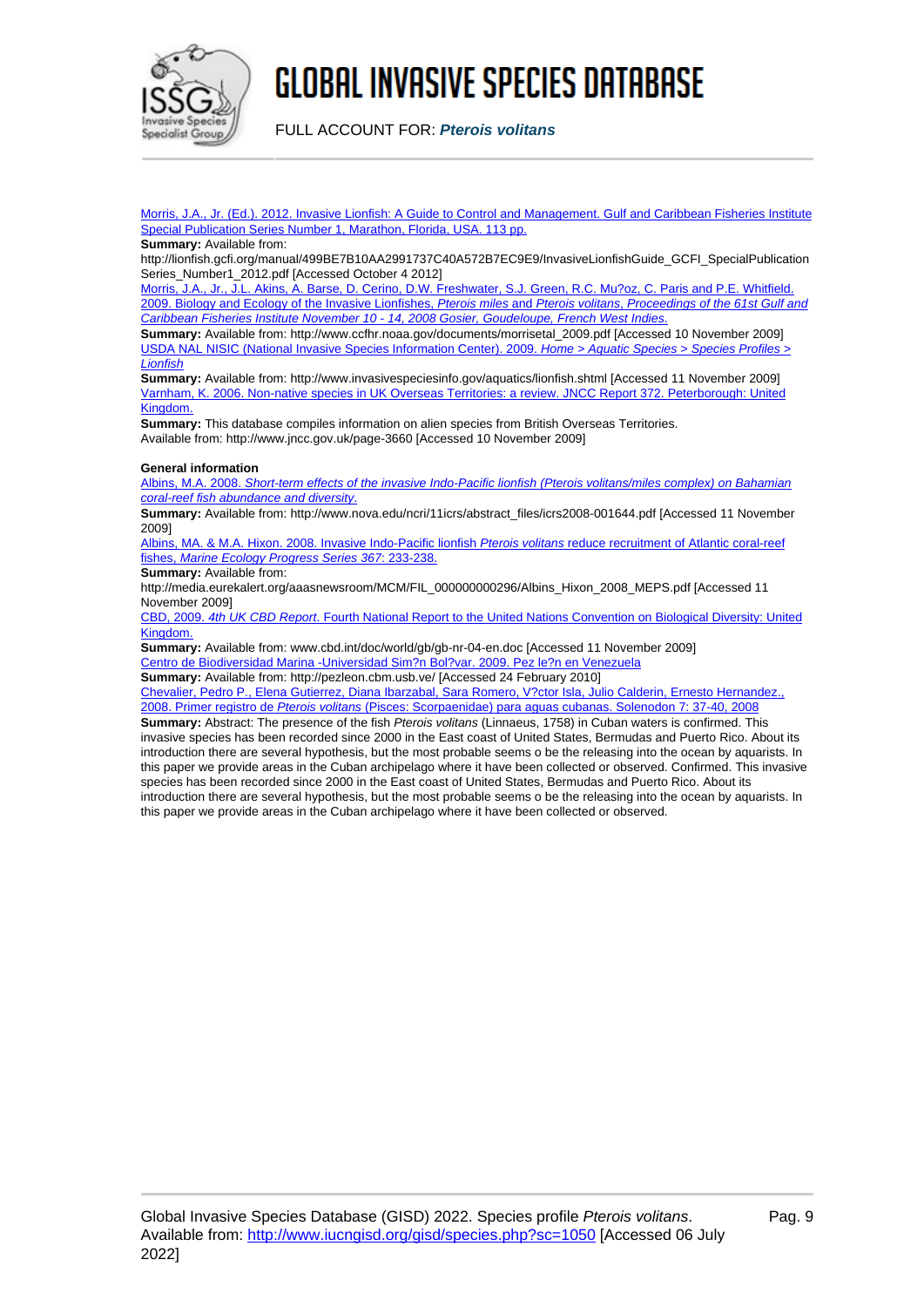

FULL ACCOUNT FOR: **Pterois volitans**

[CONABIO. 2008. Sistema de informaci?n sobre especies invasoras en M?xico. Especies invasoras - Peces. Comisi?n](http://www.conabio.gob.mx/invasoras/index.php/Especies_invasoras_-_Peces) [Nacional para el Conocimiento y Uso de la Biodiversidad. Fecha de acceso.](http://www.conabio.gob.mx/invasoras/index.php/Especies_invasoras_-_Peces)

#### **Summary:** English:

The species list sheet for the Mexican information system on invasive species currently provides information related to Scientific names, family, group and common names, as well as habitat, status of invasion in Mexico, pathways of introduction and links to other specialised websites. Some of the higher risk species already have a direct link to the alert page. It is important to notice that these lists are constantly being updated, please refer to the main page (http://www.conabio.gob.mx/invasoras/index.php/Portada), under the section Novedades for information on updates. Invasive species - fish is available from: http://www.conabio.gob.mx/invasoras/index.php/Especies\_invasoras\_-\_Peces [Accessed 30 July 2008]

Spanish:

La lista de especies del Sistema de informaci?n sobre especies invasoras de m?xico cuenta actualmente con informaci?n aceca de nombre cient?fico, familia, grupo y nombre com?n, as? como h?bitat, estado de la invasi?n en M?xico, rutas de introducci?n y ligas a otros sitios especializados. Algunas de las especies de mayor riesgo ya tienen una liga directa a la p?gina de alertas. Es importante resaltar que estas listas se encuentran en constante proceso de actualizaci?n, por favor consulte la portada (http://www.conabio.gob.mx/invasoras/index.php/Portada), en la secci?n novedades, para conocer los cambios.

Especies invasoras - Peces is available from:

http://www.conabio.gob.mx/invasoras/index.php/Especies\_invasoras\_-\_Peces [Accessed 30 July 2008]

Courtenay, W.R., Jr. 1995. Marine fish introductions in southeastern Florida. Newsletter of the Introduced Fish Section, American Fisheries Society 14(1):2-3.

**Summary:** This resource records information of exotic marine fish introduction to southeastern Florida.

[Dell, C. 2009.](http://www.reefresearch.org/ccmi_website/research/research_invasive_species/20090502_invasive_species_reporting_lionfish.pdf) [Reporting Lionfish Sightings](http://www.reefresearch.org/ccmi_website/research/research_invasive_species/20090502_invasive_species_reporting_lionfish.pdf)[.](http://www.reefresearch.org/ccmi_website/research/research_invasive_species/20090502_invasive_species_reporting_lionfish.pdf)

**Summary:** Available from:

http://www.reefresearch.org/ccmi\_website/research/research\_invasive\_species/20090502\_invasive\_species\_reporting\_lio nfish.pdf [Accessed 10 November 2009]

[Eric T. Schultz . 1986.](http://www.jstor.org/view/00458511/ap050400/05a00130/0) [Pterois volitans](http://www.jstor.org/view/00458511/ap050400/05a00130/0) [and](http://www.jstor.org/view/00458511/ap050400/05a00130/0) [Pterois miles](http://www.jstor.org/view/00458511/ap050400/05a00130/0)[: Two Valid Species. Copeia 3: 686-690.](http://www.jstor.org/view/00458511/ap050400/05a00130/0)

**Summary:** This article explores the synonyms names of Pterois volitans and compares the difference between Pterois volitans and Pterois miles.

Available from: http://www.jstor.org/view/00458511/ap050400/05a00130/0 [Accessed 27 November 2006] [Fish and Wildlife Research Institute \(FWRI\).? 2006.? First-known lionfish caught in Florida s Gulf coast waters.](http://research.myfwc.com/features/view_article.asp?id=27520)

**Summary:** This resource provides distribution information of red lionfish in Florida, USA.

Available from: http://research.myfwc.com/features/view\_article.asp?id=27520 [Accessed 21 November 2006] Fishelson, L. 1997. Experiments and observations on food consumption, growth and starvation in Dendrochirus brachypterus and Pterois volitans (Pteroinae, Scorpaenidae). Environmental Biology of Fishes 50: 391-403. **Summary:** This paper focus on the feeding habits and nutrional requirements of P. volitans.

[Froese, R. and D. Pauly. Editors. 2006.](http://www.fishbase.org/Summary/SpeciesSummary.php?id=5195) [Pterois volitans](http://www.fishbase.org/Summary/SpeciesSummary.php?id=5195) [Red lionfish. FishBase. World Wide Web electronic publication.](http://www.fishbase.org/Summary/SpeciesSummary.php?id=5195) [www.fishbase.org, version \(06/2006\).](http://www.fishbase.org/Summary/SpeciesSummary.php?id=5195)

**Summary:** FishBase is a global information system with all you ever wanted to know about fishes . FishBase on the web contains practically all fish species known to science. FishBase was developed at the WorldFish Center in collaboration with the Food and Agriculture Organization of the United Nations (FAO) and many other partners, and with support from the European Commission (EC). Since 2001 FishBase is supported by a consortium of seven research institutions. You can search on [Search FishBase](http://www.fishbase.org/search.php)

This species profile is available from: http://www.fishbase.org/Summary/SpeciesSummary.php?id=5195 [ Accessed 15 November 2006]

[Gonz?lez, J., M. Grijalba-Bendeck, A. Acero & R. Betancur. 2009. The invasive red lionfish,](http://www.aquaticinvasions.net/2009/AI_2009_4_3_Gonzalez_etal.pdf) [Pterois volitans](http://www.aquaticinvasions.net/2009/AI_2009_4_3_Gonzalez_etal.pdf) [\(Linnaeus](http://www.aquaticinvasions.net/2009/AI_2009_4_3_Gonzalez_etal.pdf) [1758\), in the southwestern Caribbean Sea \(Short communication\)](http://www.aquaticinvasions.net/2009/AI_2009_4_3_Gonzalez_etal.pdf)

**Summary:** Available from: http://www.aquaticinvasions.net/2009/AI\_2009\_4\_3\_Gonzalez\_etal.pdf [Accessed 11 November 2009]

[ITIS \(Integrated Taxonomic Information System\), 2006. Online Database](http://www.itis.gov/servlet/SingleRpt/SingleRpt?search_topic=TSN&search_value=166883) [Pterois volitans](http://www.itis.gov/servlet/SingleRpt/SingleRpt?search_topic=TSN&search_value=166883) [\(Linnaeus, 1758\).](http://www.itis.gov/servlet/SingleRpt/SingleRpt?search_topic=TSN&search_value=166883)

**Summary:** An online database that provides taxonomic information, common names, synonyms and geographical jurisdiction of a species. In addition links are provided to retrieve biological records and collection information from the Global Biodiversity Information Facility (GBIF) Data Portal and bioscience articles from BioOne journals. Available from: http://www.itis.gov/servlet/SingleRpt/SingleRpt?search\_topic=TSN&search\_value=166883 [Accessed 21 November 2006]

[IUCN \(International Union for the Conservation of Nature\). 2009.The Beautiful Predator taking over Coral Reefs.](http://www.iucn.org/about/union/secretariat/offices/usa/about_usa/invasive/lionfish__florida/) **Summary:** Available from: http://www.iucn.org/about/union/secretariat/offices/usa/about\_usa/invasive/lionfish\_\_florida/ [Accessed 11 November 2009]